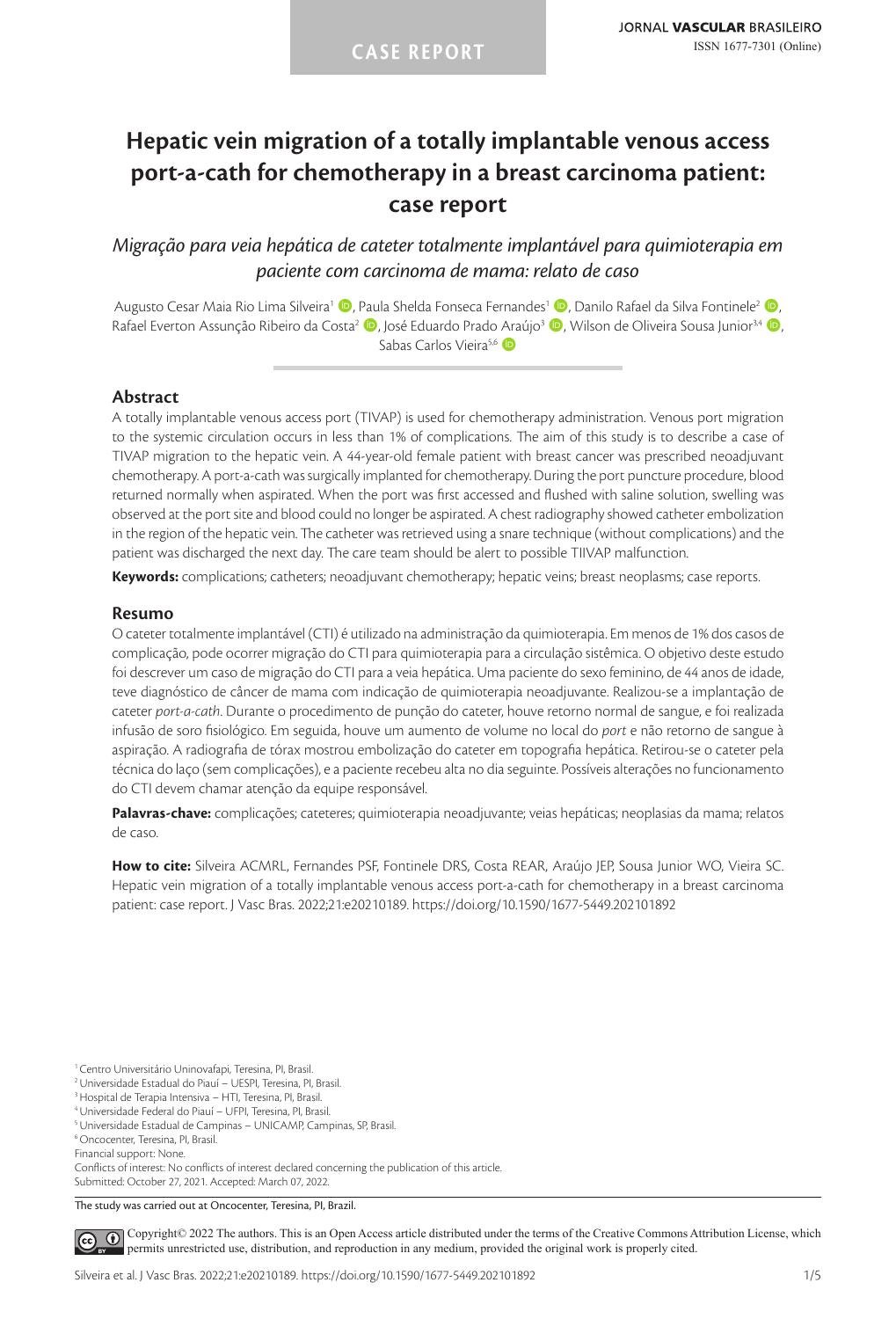### **INTRODUCTION**

Totally implantable venous access ports (TIVAP) are commonly indicated for patients who need longduration chemotherapy for cancer treatment. Migration of a chemotherapy TIVAP catheter into the systemic circulation is a rare event, accounting for less than 1% of all complications related to these devices. Embolization of fragments may occur in the atrium, ventricle, pulmonary artery, hepatic veins, or vena cava, among other sites. $1,2$ 

The objective of this study is to describe a case of migration of a chemotherapy TIVAP catheter to the hepatic vein.

### **CASE DESCRIPTION**

A 44-year-old female patient was referred to the service with a breast nodule. Results of anatomopathological and immunohistochemical tests of a biopsy of the nodule indicated that it was an invasive breast carcinoma of no special type (IBCNST), G2, nuclear grade 2, with estrogen receptors (ER)+: 80%, progesterone receptors (PR)+: 40%, human epidermal growth factor receptor 2 (HER2) negative: 0-1, and Ki67: 30%.

The patient was prescribed neoadjuvant chemotherapy, and a port-a-cath catheter was placed by phlebotomy with access via the right cephalic vein. The position of the catheter in the superior vena cava was confirmed intraoperatively with radioscopy and the catheter was heparinized. The procedure was uneventful, with no complications, and the patient was discharged with no complaints. When the time came to administer the first

chemotherapy cycle, the port was accessed and blood returned as normal, proceeding to infusion of saline, at which point swelling was observed at the port site. The chemotherapy procedure was aborted and chest X-rays (Figures 1A and 1B) showed embolization of the catheter in the region of the hepatic vein. The patient did not have any symptoms.

The patient was admitted and transported to the surgical center for removal of the catheter using a loop snare technique, which was conducted with percutaneous venous access obtained via the left femoral vein. An introducer was inserted to enable manipulation of the materials needed. A catheter with the appropriate curvature to reach the site of the foreign body was advanced over a guidewire and placed adjacent to one of the extremities of the migrated catheter. After the guidewire had been placed, the first catheter was removed and a foreign body retrieval snare catheter was inserted over the same guidewire, positioning it exactly at the extremity of the migrated catheter. At this point, the intravenous foreign body (TIVAP) was captured with the snare (Figure 2A) and withdrawn via the introducer (Figure  $2B$ ).<sup>3</sup> The procedure was conducted with no complications and the patient was discharged with no intercurrent conditions on the first postoperative day. The following month, she underwent placement of a new port-a-cath to proceed with neoadjuvant chemotherapy (Figure 3). This procedure was conducted with no complications. Currently, at around 25-months' follow-up (December 31, 2019 to January 28, 2022), the patient is in good health and there is no evidence of any complications



**Figure 1. (A)** and **(B)** Chest X-ray showing migration of the chemotherapy totally implantable venous access catheter to the hepatic vein. **Explanatory Note:** Arrows indicate that totally implantable venous catheter for chemotherapy migrated to hepatic vein.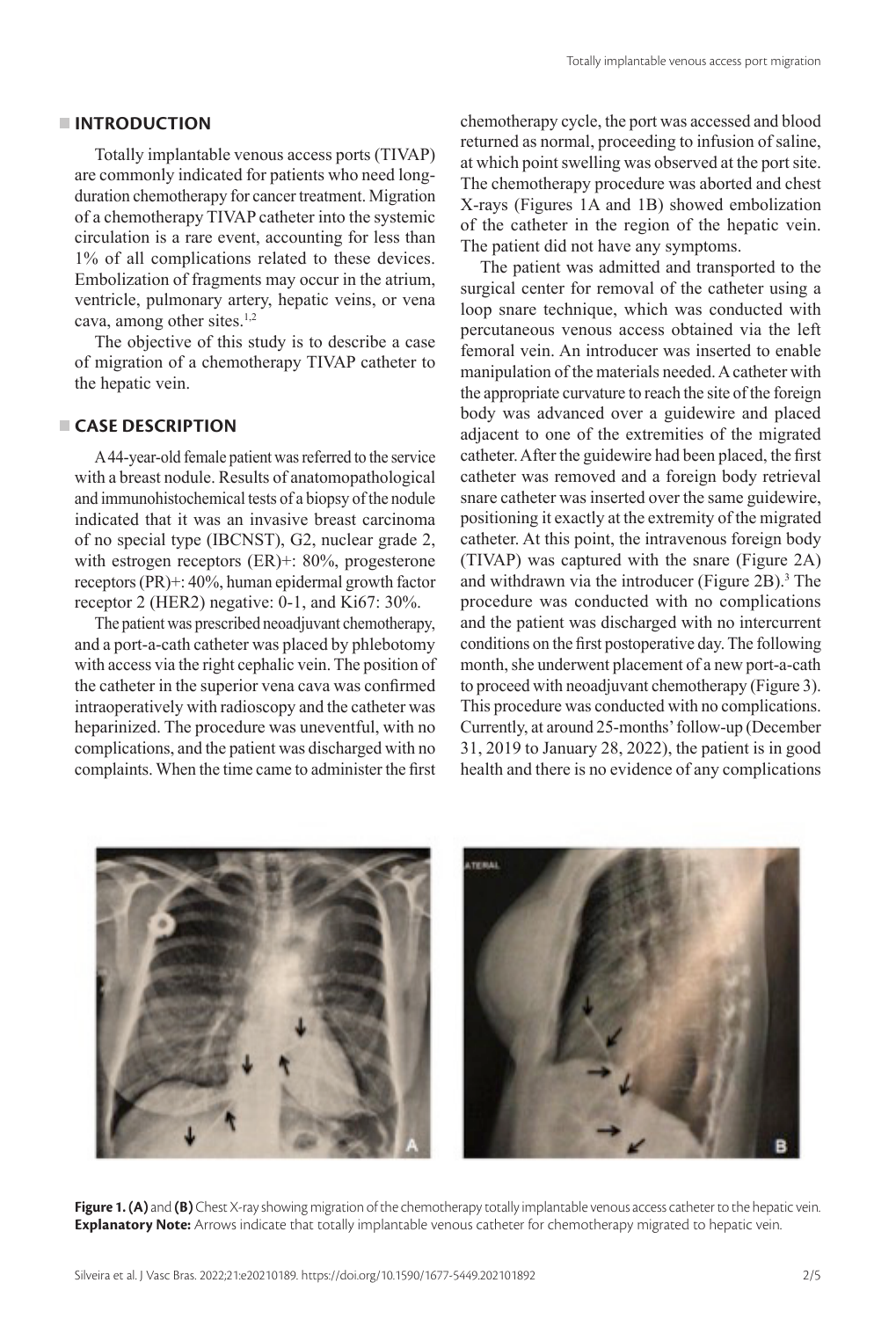

**Figure 2.** Illustration of the snare technique employed to retrieve the chemotherapy totally implantable venous access catheter migrated to the hepatic vein (using access via the left femoral vein). **(A)** Capturing the catheter; **(B)** Catheter removed.3



**Figure 3.** Chest X-ray taken after the procedure to remove the chemotherapy totally implantable venous access catheter that had migrated to the hepatic vein, showing the new port-a-cath fitted without complications. **Explanatory Note:** Arrows indicate that the new venous access port was implanted without complications; The posteroanterior (PA) chest view refers to the X-ray beams passing through the patient from posterior to anterior, with better evaluation of the structures closer to the ventral region.

resulting from migration of the TIVAP or from the retrieval procedure.

This study is part of a larger project with cancer patients seen at a private oncology service in the town of Teresina (Piauí [PI]), Brazil. The project was approved by the research ethics committee at the Universidade Estadual do Piauí, Teresina (PI), Brazil – decision number: 4.311.835 (CAAE: 30154720.0.0000.5209). The study complies with all applicable Brazilian (National Health Council resolution 466/12) and international research ethical principles. The patient signed a free and informed consent form.

# **DISCUSSION**

The TIVAP is a long-stay device that facilitates infusion of medications, solutions, and chemotherapy agents, blood transfusions, and blood draws for tests. One of its most common indications is for cancer patients who require long duration chemotherapy.1,4 This type of catheter reduces the risk of leakage of irritant chemotherapy substances, offers continuous access, and avoids the discomfort of multiple vein punctures.<sup>4,5</sup>

It is important to emphasize that, despite the rarity of their occurrence, using a TIVAP involves the potential for complications, such as infection, embolization, catheter occlusion, venous perforation, atrial perforation, arrhythmia, phlebitis, leakage, migration, and catheter fracture, among others.<sup>5-8</sup> These complications can be classified as early complications (within 7 days of implantation) or late complications (after this period).4

Voog et al.<sup>9</sup> published a prospective, singlecenter, observational study with 483 patients who had undergone implantation of at least one TIVAP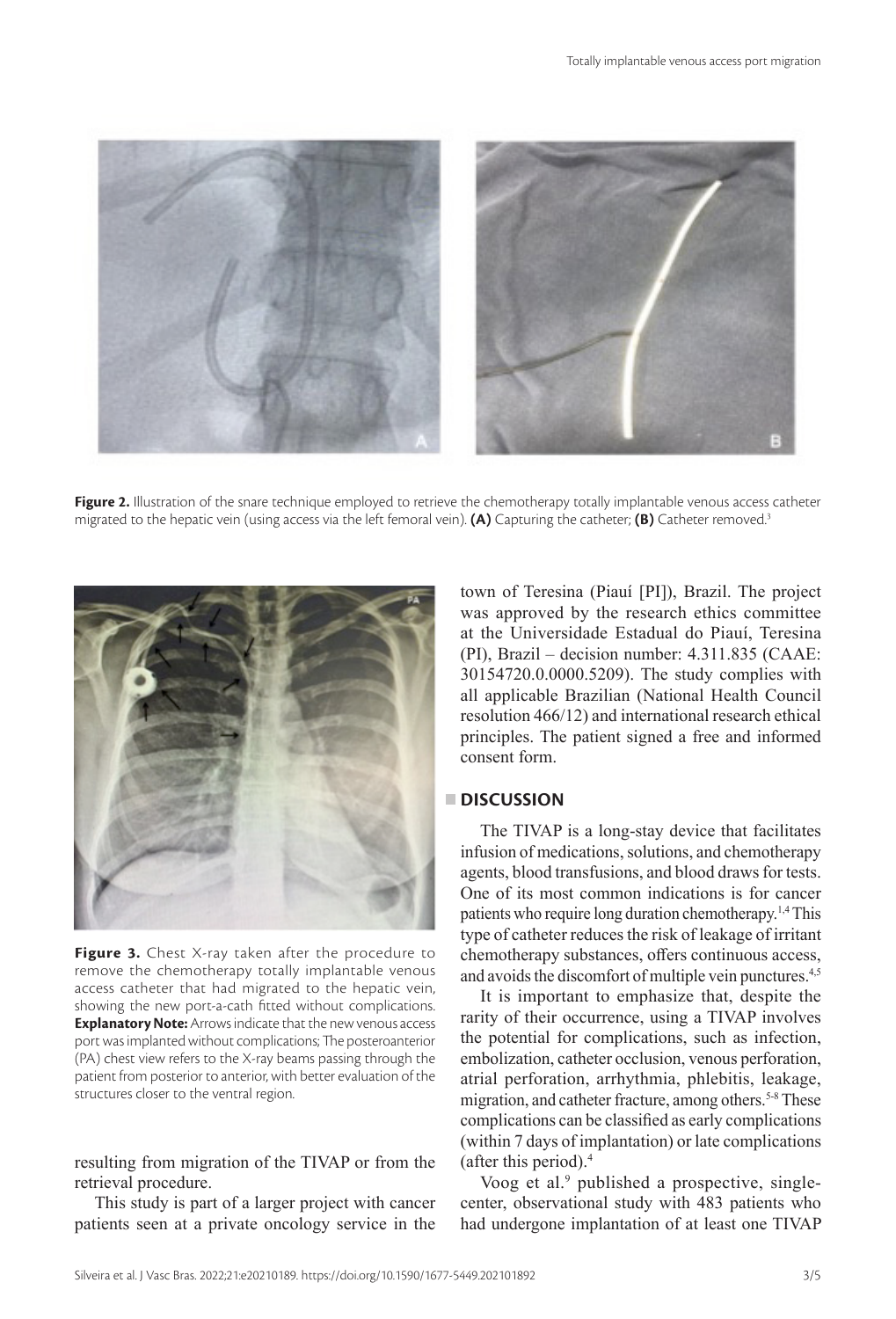between January 1, 2006 and December 31, 2006, with a total of 493 TIVAPs fitted, equating to a total of 367,359 catheter-days. These patients were followed until removal of the device, death, or end of follow-up on December 31, 2013. Over a mean follow-up of 18 months (1–94 months), the study reported 87 complications, described in Table 1 (0.237 complications/1,000 catheterdays). The three most common complications were infections (37 cases), thrombotic events (17 cases), and extravasations (9 cases).

In the present study, the patient suffered an early complication involving embolization of the catheter – a rare event that is reported in just 1% of TIVAP complications.1,3 Migration may involve the entire length of the catheter or part of it, in cases of catheter fracture. In the present case, the entire catheter had migrated; and the catheter had therefore become disconnected from the port, which could occur because of excessive pressure during infusion of drugs or because of poor surgical technique. In contrast, fracture is generally a late complication and may be linked with catheters placed by puncture, resulting from compression of the catheter where it passes between the clavicle and the first rib. The rate of TIVAP fracture is lower when the catheter is fitted using dissection, whether of the cephalic vein or the external jugular.<sup>1</sup>

Embolization may occur in the atrium, ventricle, pulmonary artery, hepatic veins, or vena cava and, because of circulation of fragments, the major clinical

| Table 1. Possible complications caused by totally implantable               |
|-----------------------------------------------------------------------------|
| venous access ports (TIVAP) observed in a study by Voog et al. <sup>9</sup> |
| with 483 patients with TIVAP fitted.                                        |

| <b>Complications</b>                                         |       | N(%)       |
|--------------------------------------------------------------|-------|------------|
| Infections                                                   |       | 37 (42.5)  |
| Thromboses                                                   |       | 17 (19.5)  |
| Extravasations                                               |       | 9(10.3)    |
| Port seal defects                                            |       | 6(6.9)     |
| TIVAP separation                                             |       | 3(3.4)     |
| Catheter rupture                                             |       | 2(2.3)     |
| Pocket hematoma                                              |       | 1(1.1)     |
| Pneumothorax                                                 |       | 1(1.1)     |
| TIVAP migration                                              |       | 1(1.1)     |
| Non-functional TIVAP                                         |       | 1(1.1)     |
| Wound dehiscence                                             |       | 1(1.1)     |
| Pain                                                         |       | 1(1.1)     |
| TIVAP externalization                                        |       | 1(1.1)     |
| Inflammation of TIVAP pocket without<br>documented infection |       | 1(1.1)     |
| Others                                                       |       | 5(5.7)     |
|                                                              | Total | 87 (100.0) |

concerns are occurrence of cardiac perforation, arrhythmia, sepsis, and pulmonary emboli. Despite this, patients with embolization have scant symptomology and are generally asymptomatic, so diagnostic suspicion is aroused when it is impossible to perform infusion or reflux of blood is absent.<sup>1</sup> In the case described here, the condition was suspected immediately before administration of chemotherapy, when swelling around the port site was observed and no blood could be aspirated.

Death from embolization by chemotherapy TIVAP is rare, and diagnosis is achieved by radiography showing the foreign body. Treatment must always be provided promptly, to avoid major complications, and the endovascular technique is standard treatment, as performed in the patient described.<sup>1</sup> In the past, surgery was the only treatment option for fractured and migrated catheters. However, percutaneous removal of migrated catheters is linked with lower morbidity and mortality than surgical procedures.<sup>5</sup>

# **CONCLUSIONS**

Migration of TIVAP fragments to the hepatic vein is an extremely rare and potentially lethal complication. Treatment must therefore be provided as early as possible and the standard treatment employs the endovascular access technique because of its low rate of complications. Despite the rarity of events such as these, the chemotherapy team must always be alert to any type of difficulty with drawing blood or administrating liquid via the catheter.

# **REFERENCES**

- 1. Garcez BBD, Eulálio WMN Fo, Vieira SC. Embolização para veia cava inferior de cateter totalmente implantável para quimioterapia. J Vasc Bras. 2018;17(1):89-92. [http://dx.doi.org/10.1590/1677-](https://doi.org/10.1590/1677-5449.007717) [5449.007717](https://doi.org/10.1590/1677-5449.007717)[. PMid:29930688.](https://www.ncbi.nlm.nih.gov/entrez/query.fcgi?cmd=Retrieve&db=PubMed&list_uids=29930688&dopt=Abstract)
- 2. Fonseca IY, Krutman M, Nishinari K, et al. Brachial insertion of fully implantable venous catheters for chemotherapy: complications and quality of life assessment in 35 patients. Einstein (Sao Paulo). 2016;14(4):473-9. [http://dx.doi.org/10.1590/s1679-45082016ao3606](https://doi.org/10.1590/s1679-45082016ao3606). [PMid:28076593.](https://www.ncbi.nlm.nih.gov/entrez/query.fcgi?cmd=Retrieve&db=PubMed&list_uids=28076593&dopt=Abstract)
- 3. Motta Leal JM Fo, Carnevale FC, Nasser F, et al. Endovascular techniques and procedures, methods for removal of intravascular foreign bodies. Rev Bras Cir Cardiovasc. 2010;25(2):202-8. [PMid:20802912.](https://www.ncbi.nlm.nih.gov/entrez/query.fcgi?cmd=Retrieve&db=PubMed&list_uids=20802912&dopt=Abstract)
- 4. Danski MTR, de Amorim SD, de Oliveira GLR, Pedrolo E, da Silva SR, Greboge TML. Infectious complications associated with the totally implantable central venous catheter. J Nurs UFPE on line. 2017;11(12):5049-58. https://doi. org/10.5205/1981-8963-v11i12a25104p5049-5058-2017.
- 5. Cakır F, Geze S, Ozturk MH, Dınc H. Percutaneous endovascular removal of intracardiac migrated port A catheter in a child with acute lymphoblastic leukemia. Braz J Anesthesiol. 2014;64(4):275-7. [http://dx.doi.org/10.1016/j.bjane.2012.11.001](https://doi.org/10.1016/j.bjane.2012.11.001).